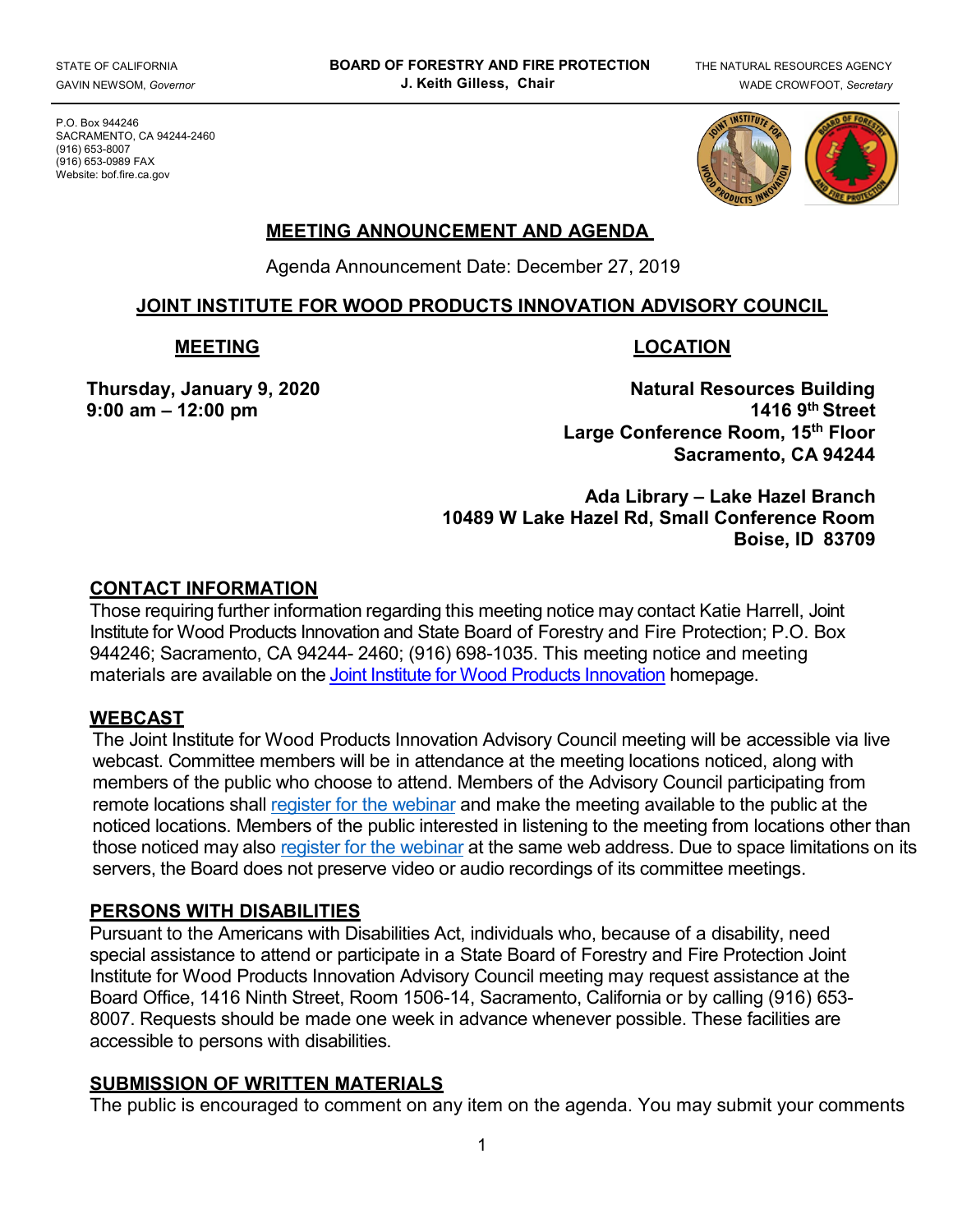by one of the following methods (only one is necessary): E-mail to <u>public comments</u>, Fax to (916) 653-0989, or U.S. mail to Board of Forestry and Fire Protection, PO Box 944246, Sacramento, CA 94244-2460.